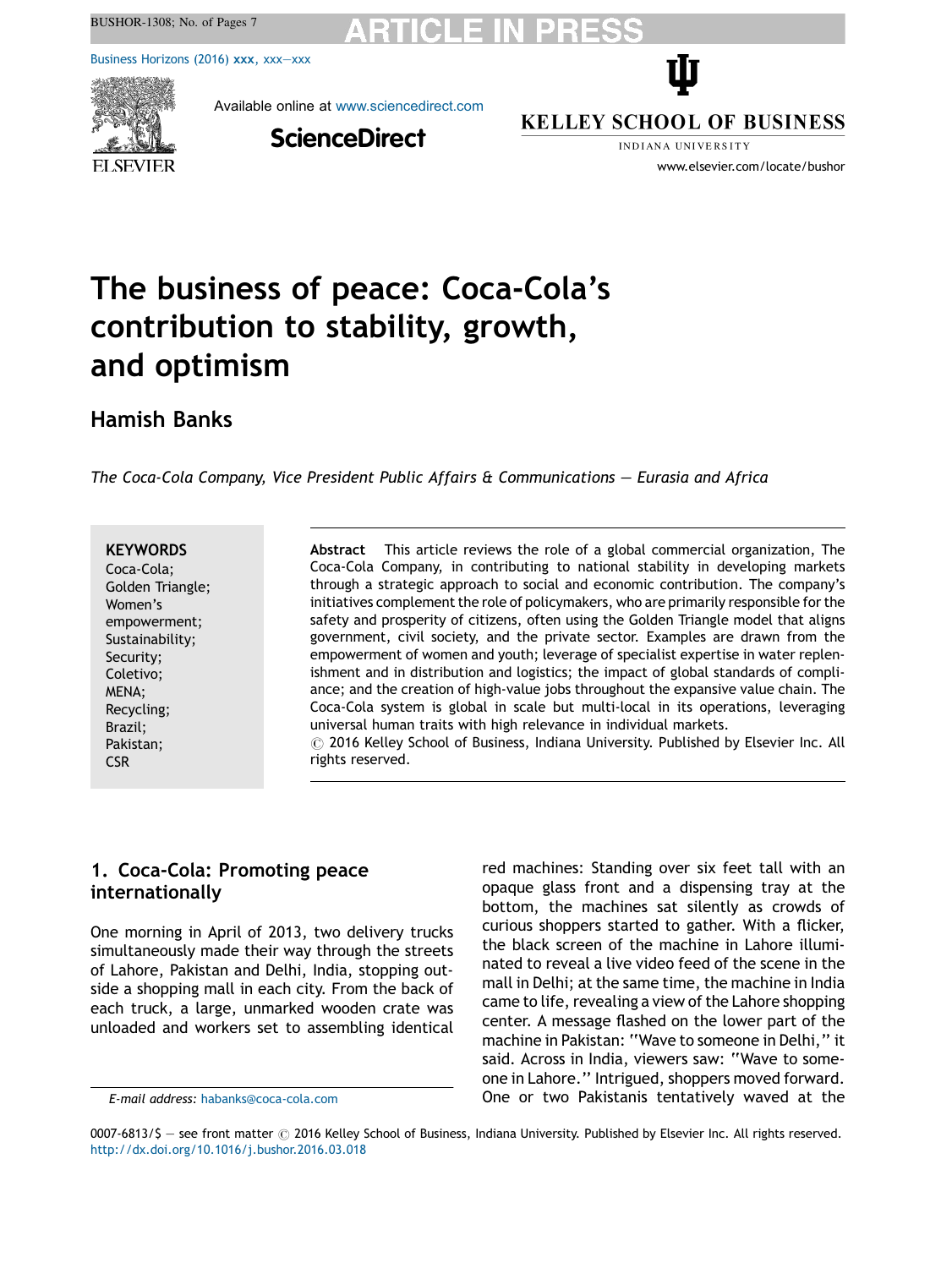# TICLE IN

screen and were rewarded by the image of Indian shoppers doing the same back to them. They edged closer, following further instructions from the machine: ''Touch hands.'' They reached out and placed a hand on the graphic outline of a palm and five fingers just as someone else did the same, almost three hundred miles away. ''Do a dance for someone in Pakistan.'' They danced, watching their counterparts animatedly doing the same, mirroring their moves, smiling and laughing. ''Share a Coke with someone in Delhi.'' All it took was one touch on the iconic image of a can and in Lahore and Delhi, two people were simultaneously delivered a cold, refreshing Coke. They raised their cans and toasted one another, abruptly realizing that, thanks to what became known as Small World Machines, this was likely the very first time they had ever connected in any way with another person from a country that their governments and the chattering classes had identified as their enemies.

In November of 2013, at a border crossing between Israel and the West Bank, a convoy of vans navigated its way through the tortuous process of exiting Israel and entering the Palestinian Territories. The lead van carried precious cargo: the original, unique FIFA World Cup Trophy, awarded to the winner of the quadrennial global soccer tournament. For the first time in history, Palestinians were to enjoy an opportunity to share in the magic of one of the world's most prestigious sporting events. A roadshow that covered over 150 countries around the world, with all the exhibits and interactive games and hoopla, would bring joy and fun to thousands of ordinary Palestinians for a couple of days. And none of it would have happened without the collaboration and facilitation of the Israelis.

What did any of this have to do with business and peace? It would be hard to find more implacable national foes, but for a few days in Lahore, Delhi, Tel Aviv, and Ramallah, these stories illustrated that business and peace can go hand in hand. Part of the connection, obviously, was The Coca-Cola Company, but the essential ingredients were the universal values of curiosity and shared desires and  $interests$ —the commonality of humanity—that transcended, even briefly, the dysfunction of separatism and nationalism.

This article seeks to describe some of the ways in which The Coca-Cola Company contributes to the general wellbeing and security of citizens in the more than 200 countries in which it does business. Insofar as peace in a national sense is the remit of government and policymakers, the private sector can and should play only a limited role: In principle and practice, The Coca-Cola Company eschews political engagement outside of its business interest in the beverage industry. To that end, we will consider the role of the company in the underlying elements of national stability; of economic and social contribution; of employment and individual health; and of the Golden Triangle of government, civil society, and the private sector in harness.

## 2. CSR initiatives

### 2.1. Providing jobs

It is important first to understand the business model of the Coca-Cola organization, which is not just international but also truly multi-local. The Coca-Cola Company, headquartered in Atlanta, GA, is the marketing engine that produces and sells beverage concentrate to its bottling partners. The bottling partners, in turn, are responsible for production and distribution of finished product, having operations in every country in the world, bar two. Together, the company and its bottling partners make up the Coca-Cola system. The system directly employs more than 750,000 local people worldwide and generates more than half of its revenue internationally. Behind each one of those directly employed associates are another 10 jobs throughout the value chain, creating widespread economic opportunity. Herein lies the first, and perhaps most important, contribution to national stability: Few would argue that the provision of a good job, with fair wages, working conditions, and respect for workers' rights guaranteed and mandated by universal standards globally, is generally recognized as the essential building block for a growth economy.

#### 2.2. Investing in the youth

Investment in job creation demands a long-term horizon, especially in developing markets. In 2016, The Coca-Cola Company will celebrate 130 years since its foundation, and evidence of its far-reaching vision can be seen in historic investment internationally; for example, in Africa, bottling operations began in Egypt in 1942 and even earlier in South Africa in 1928. The Coca-Cola system continues to invest to this day, with a further \$17 billion committed to Africa between 2010 and 2020. On this continent and in regions like the Middle East and North Africa, including Pakistan, observers note the correlation between large youth populations suffering from high levels of unemployment and social and political disturbance. The creation of opportunity for youth is critical in not only mitigating the disaffection of the present but also in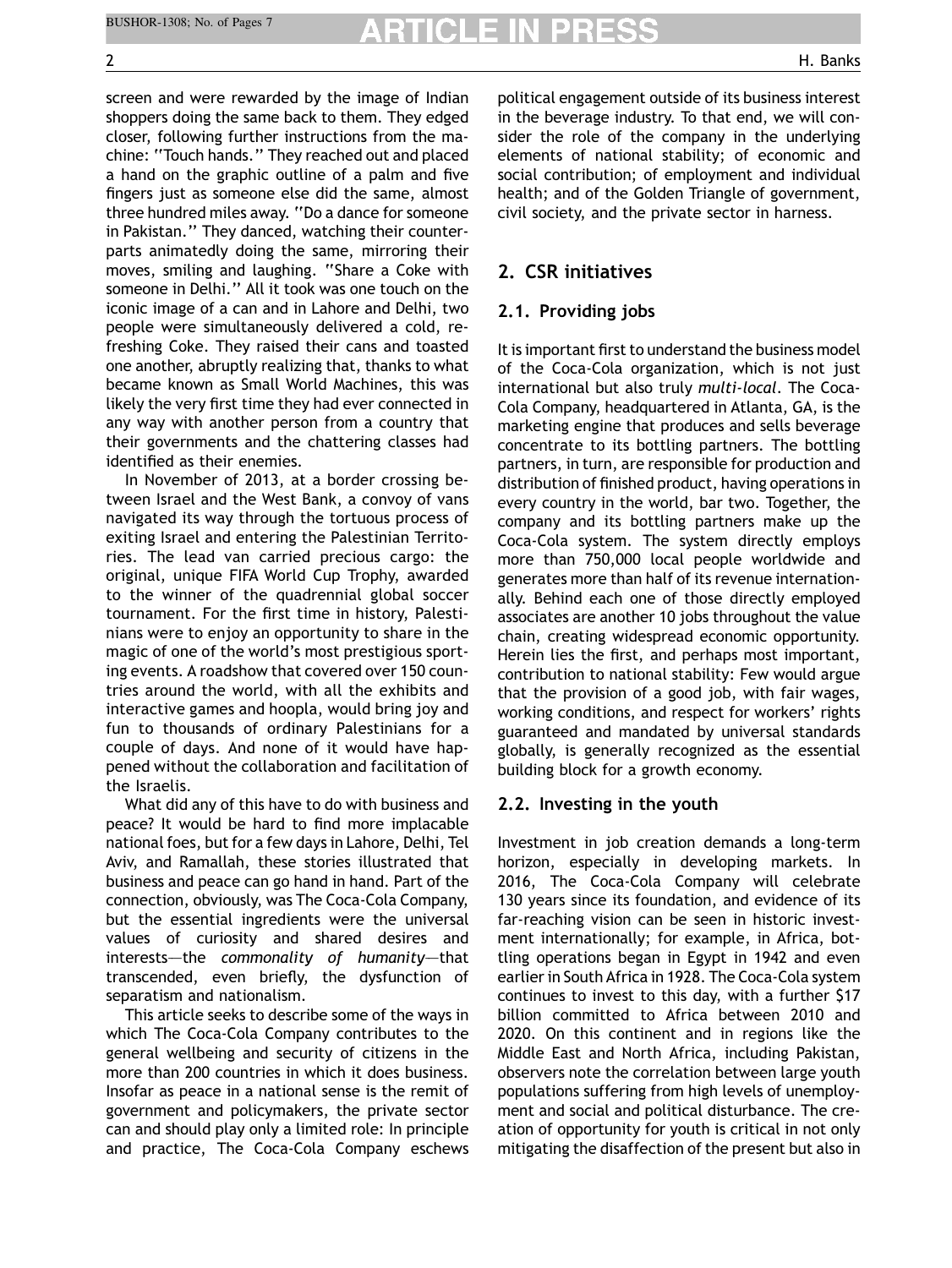#### The business of peace: Coca-Cola's contribution to stability, growth, and optimism 3

#### Table 1. Coca-Cola MENA scholars

- Hamza Karamti (Tunisia): Pearl farm business; participated at the 2014 Global Entrepreneurship Summit in Marrakech.
- $\bullet$  Mohammed Elwan (Egypt): Tourism services including World Sandboarding Championship in 2015.
- Nihal El Tawal (Egypt): Opened three restaurants.
- $\bullet$  Ahmad Alnoubani (Jordan): Created Green Generation Foundation, an environmental NGO.
- $\bullet$  Marwan Al-Badwan (Jordan): Training rural women to install and maintain solar lanterns.
- **•** Sarah Zineb Boumoja (Morocco): Founded Global Premium Events, a marketing services company.
- $\bullet$ Abadallah Al Raggad (Jordan): Ammerly.com, intermediates architects and construction firms.

insuring a more optimistic future and capitalizing on the business potential.

Two youth-oriented programs in these regions demonstrate how the company is investing in skills training and the promotion of entrepreneurship. The first, and newest, is Youth Empowered for Success (YES!), announced in July 2015. An initial grant of \$4.5MM from The Coca-Cola Africa Foundation (TCCAF) will provide life and business skills training as well as access to employment and mentorship for  $25,000$  young Africans from six countries initially— Kenya, Tunisia, South Africa, Liberia, Nigeria, and Uganda–—with the ambition to scale up and replicate the model to reach 500,000 young people by 2020. At the heart of the program is a digital platform that will facilitate access to the YES! curriculum even for those in remote areas with limited or no access to power, Internet, and hardware infrastructure by using solar rechargeable tablets and mobile devices using a homegrown, patent-pending application that operates independently of Internet access.

The second is the Coca-Cola MENA Scholars program, which is entering its fifth year in 2016. It is an example of the Golden Triangle model of private sector, government, and civil society in partnership. The Coca-Cola Company collaborates with the United States Department of State and Indiana University's Kelley School of Business to provide an annual cohort of 100 college-level students with a unique scholarship: Successful candidates selected from universities across the Middle East, North Africa, and near Asia participate in a one-month long, multi-faceted, and immersive residential program at a leading U.S. business school. In addition to refining their entrepreneurship skills, the students develop the tools to create their own business plans in support of their ideas to Make Tomorrow Better in their home countries, learn best American business practices, and build a network of their peers across a region notable for chauvinism and a lack of intraregional trade. Critically, they are also exposed firsthand to the U.S. State Department and gain an understanding of geopolitical realities outside the lens of partisan media at home. Over the last four years of the program, 390 of the brightest students from the Muslim world have been selected from Afghanistan, Algeria, Egypt, Jordan, Morocco, Pakistan, the Palestinian Authority areas, and Tunisia. Notably, these have included an increasing number of young women: Traditionally at a cultural and institutional disadvantage compared to their male peers, women made up almost 50% of the 2015 scholarship intake.

These students have gone on to realize the ambitions of the MENA Scholarship program: 73 alumni have started businesses of their own including technology solutions, tourism, outsourcing, marketing, environmentalism, food service, architecture and construction, agriculture, business acceleration, design, and retail. More than two-thirds of the alumni are actively involved in entrepreneurial activity and networking in the region. In addition to the Coca-Cola MENA Scholarships, several students have gone on to secure further grants: eight Fulbright scholarships, three Jefferson scholarships, and other awards from the London School of Economics, University of Bristol, and the British Council (Table 1).

#### 2.3. Preserving water resources

It is right to acknowledge, at this point, that The Coca-Cola Company is by no means alone in leading initiatives in youth education and entrepreneurship, especially in developing markets. Companies like Unilever are also building a justifiably strong reputation in these areas and, collectively, many other large corporations are investing their own resources and Foundations' grants to assemble a portfolio of best practices in Corporate Social Responsibility (CSR) that generate scalability, better governance, more long-term perspective, and inspire others. There is a not-so-secret formula for how The Coca-Cola Company organizes itself in this regard–—some at Coca-Cola would argue that the Company does not engage in CSR, at least in the way that CSR is often managed corporately—as an adjunct to the main business with an allocation of a percentage of revenues and profits dedicated to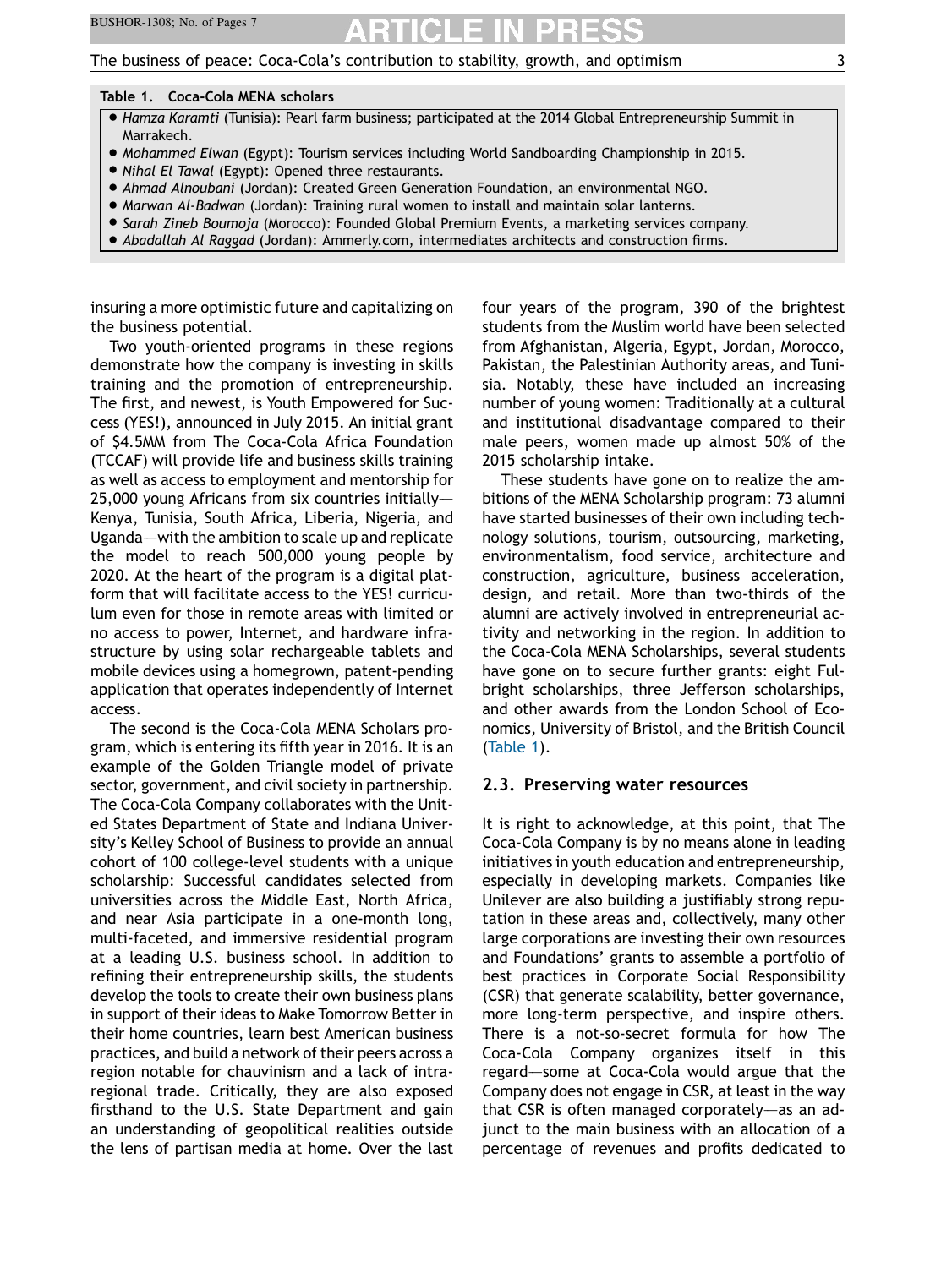'giving back' (as if something has been taken away and needs to be returned). The Coca-Cola Company is built upon the abiding principles that strong business is dependent on strong communities, and that economic and social contribution to the communities in which it operates is not only the right thing to do but is also the best enabler of business growth. This results, in practice, in the alignment of the Office of Sustainability within Strategy and Business Planning. In an industry that relies heavily upon the responsible use of natural resources, every business decision is a sustainability decision and vice versa. Consider, for example, the role of water in assuring national and personal security. Former UN Secretary General Boutros Boutros Ghali's muchrepeated pronouncement in 2003 that ''water will be more important than oil this century'' may no longer be news, but is no less true at a time when oil is both cheap and plentiful and water stress is a continuing challenge across the world. Water is one of the Coca-Cola Sustainability Office's three priority Ws–—Wellbeing and the empowerment of Women being the other two–—and in the context of peace and security, water may be the most important. Back in 2007, Muhtar Kent, Chairman and CEO of The Coca-Cola Company, set a publicly announced goal that by 2020 the Coca-Cola system would safely return to nature and communities an amount of water equal to what was used in finished beverages and their production. This 100% replenish commitment would be realized through a combination of improved water usage and recovery at bottling plants and investment in community water projects. In August 2015, Coca-Cola announced that the system had already reached the 94% mark and would meet the full target during 2016, years ahead of schedule. Since 2004, an estimated 153.5 billion liters of water had been replenished through 209 community projects in 61 countries; and in 2014, 126.7 billion liters of water used in manufacturing processes had been returned via wastewater treatment. Water efficiency across the system has improved by 21.4% for the last 12 years to an average of 2.03 liters of water used for every liter of finished product, and at bottling plants in the U.S., Mexico, South Pacific, Western Europe, and Turkey, the usage has been reduced to 1.7 liters or less.

Coca-Cola's signature community water program is the Replenish Africa Initiative (RAIN). It was launched in 2008 with a goal of improving access to clean water to two million people in Africa by 2015. Thanks to a commitment of \$30MM by the Coca-Cola Africa Foundation and the support of more than 140 expert partners, the original target was met on schedule and new goals renewed and expanded to support safe water access, sanitation, and hygiene to a further four million people by 2020. The combined grant of \$65MM will not only benefit six million people directly but will also mitigate the deadly impact of waterborne diseases and the opportunity cost of time spent seeking out fresh water, and will help to realize the economic potential of thousands of small communities.

These examples demonstrate that private sector organizations are often repositories for institutional expertise that can be deployed to support and protect citizens and certain scarce resources and thereby provide some level of security. The Coca-Cola Company's expertise in water is perhaps to be expected; however, its experience and expertise in other areas is no less valuable and, in some cases, quite surprising.

### 2.4. Outreach through distribution channels

The ubiquity of Coca-Cola products is legendary: Former Chairman Robert Woodruff's vision was to put Coca-Cola ''within an arm's reach of desire,'' and it has become axiomatic that wherever one may venture in the world, there will be a bottle of Coca-Cola available in the most remote locations.

Project Last Mile was born out of this belief that a solution to the problem of distributing medicine and supplies to remote communities could be solved using the Coca-Cola distribution network. Initial efforts focused on developing packaging for medical supplies that would fit into the bottle crates on their way to regular distribution. While ingenious, the first attempts at efficient delivery were flawed: Routine delivery cycles did not always match the immediate needs of the local communities and in some cases trucks would drop off medical supplies at a depot with no infrastructure in place to complete the distribution to clinics and medical professionals. The successful solution required a fresh look beyond the Coca-Cola system's routes and trucks alone (although, globally, the Coca-Cola system operates more trucks than FedEx and UPS combined) and toward its expertise in total supply chain management, logistics, and marketing. A pilot program was launched in Tanzania in 2010. By addressing the problem from end to end and focusing on knowledge transfer rather than attempting to execute delivery within the constraints of managing its core business, Coca-Cola and its partners–—The Global Fund, The Bill & Melinda Gates Foundation, USAID, and local ministries of health—were able to train local government agencies on how to more efficiently deliver vital drugs, medicines, and medical supplies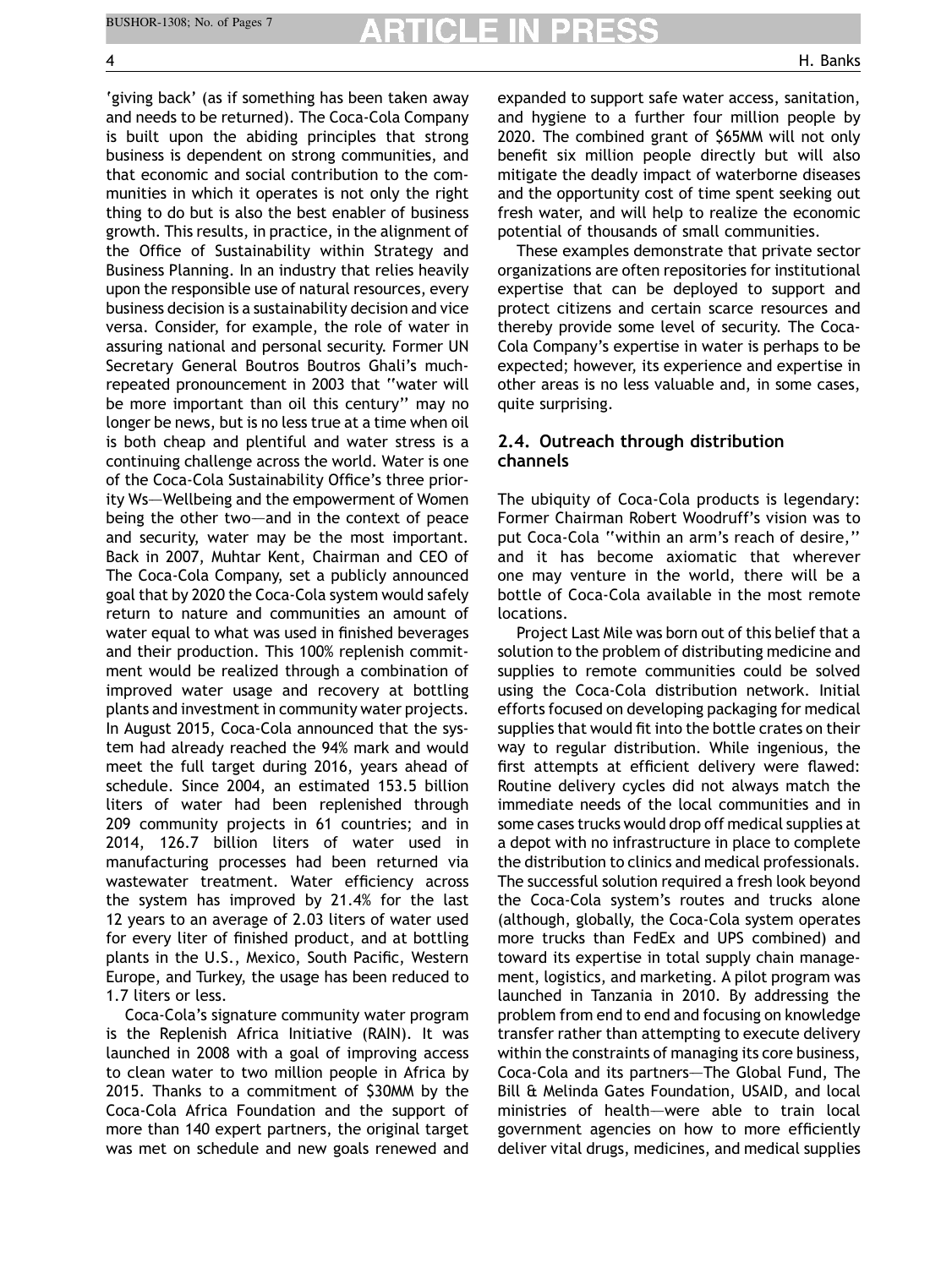### The business of peace: Coca-Cola's contribution to stability, growth, and optimism 5

themselves; how to better market the availability of these supplies, thus creating demand; and how to maintain coolers to ensure the medicines and vaccines are stored at the correct temperatures. The initial results of the pilot program were extremely positive and distribution of medical supplies in Tanzania was transformed. Local government agencies reorganized and expanded distribution systems and increased the availability of medicines in clinics by 20%–30%. Prior to the training and reorganization, the delivery to approximately 150 warehouse dropoff points was expanded to distribute medical supplies direct to more than 5,500 health facilities around the country. The success in Tanzania resulted in expansion first to Ghana in 2013, and in June 2014 the partners committed to further investment of more than \$21MM over five years to expand Project Last Mile to eight additional countries, beginning with Mozambique and, most recently, Nigeria.

#### 2.5. Helping women

While good health and individual wellbeing are necessary components of stable societies, human and workplace rights are equally important. The Coca-Cola Company has acted upon the principle that it is not enough simply to adopt and enforce these rights policies within the company but that suppliers and partners who intend to do business with the company must also commit, in writing, to the same standards. These policies are universal, uniform, and applied equally in every country with the same commitment, for example, as the zerotolerance adherence to the U.S. Foreign Corrupt Practices Act (FCPA) and UK Bribery Act. Local customs notwithstanding, there is no room for equivocation: Compliance is not only a legal requirement but also has the positive effect of an elevation of standards with a reduction of corruption in business and improvement in the fortunes of women and minorities. Simply entering a country and establishing operations can result in subtle but influential impact upon local business practice. In 2014, following the company's re-entry into Myanmar the previous year, a third party research firm was commissioned to conduct a study on the presence of children working in 'tea shops' in the country. These tea shops are small cafés that may serve Coca-Cola products. The study was designed to first understand if there was a problem with child labor issues; then to determine the scope and scale of any such issues; and with that, to help local management to comply with the global rights policies as they contracted with more tea shops to carry Coca-Cola products. This work supplemented the two Responsible Investment in Myanmar reports filed with the U.S. State Department, which transparently addressed human rights issues and the company's mitigation efforts in Myanmar.

There is a difference, of course, between legally required practice and the positions a business chooses to adopt voluntarily on sexual discrimination, gender equality, and so on, but Chairman Muhtar Kent has remarked that, when the question is the role of women and their rights, it's more than a legal requirement and ethical choice; it's also a good business decision. As he says:

Over 70% of consumer purchasing decisions on Coca-Cola products are made by women and women are two times more likely than men to do the majority of household grocery shopping, therefore it is imperative that our business reflects our consumer base.

The company not only reflects the consumer base in its hiring policies, with 40% growth in the number of women holding senior roles in the last seven years, but also actively promotes the creation of opportunity for women outside the system. As Kent further noted at the 2013 Women in the World Summit: ''Each time you create a woman entrepreneur, the community gets stronger. . .and as a result of stronger communities, you have a stronger business.'' For this reason Kent has championed the development of the Coca-Cola 5by20 program which promises to create economic empowerment for five million women by 2020 throughout the entire Coca-Cola value chain of producers, distributors, recyclers, suppliers, retailers, and artisans. A typical example of the model offers women access to business skills training courses, financial services, and connections with peers or mentors together with the provision of a business starter kit—three cases of product, a table, a cooler, and an umbrella. Equipped with these essentials, the women are able to establish a microbusiness and expand at their own pace. While not every business follows the same trajectory, there are numerous success stories of women who have grown their business from a single point of sale to a café or chain that employs others, creating new jobs and opportunity. The program has been recognized as the Best Global Initiative for Women's Economic Empowerment at the Women in Leadership Economic Forum in 2013 and has now empowered over 950,000 women in 44 countries. Apart from the vision of Coca-Cola in developing the infrastructure and support for the women in the program, it is successful because of the ambition and discipline of the women themselves. Research and empirical evidence shows that women are generally more prudent with their earnings; they make positive choices to reinvest into their businesses and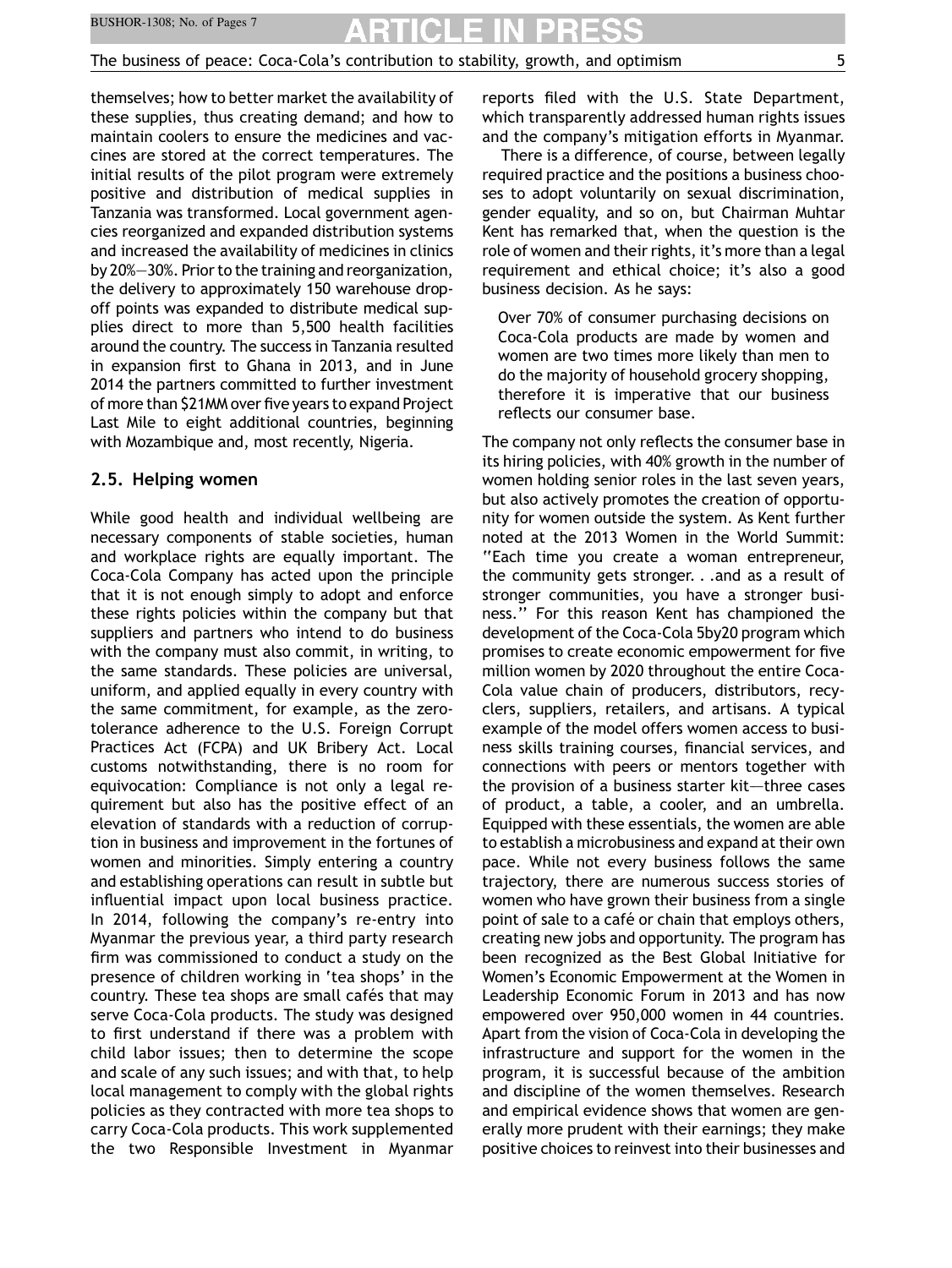#### Table 2. Coletivo facts

- · Coletivo models drive 550 programs across Brazil, directly impacting more than 100,000 people.
- · Coletivo Retail, Coletivo Events, and Coletivo Logistics currently operate 125 programs in 52 cities in Brazil. These models have trained more than 80,000 youth between the ages of 15 and 25.
- Coletivo is a Golden Triangle partnership with support of municipal governments and over 500 NGOs and recycling cooperatives hosting classroom space, assisting in recruitment, and supporting operations.
- $\bullet$  Coletivo Recycling supports 10,000 members in 22 states in Brazil.

to use profits for education of their children and to support their families.

## 2.6. The Coletivo program

In Brazil, the Coletivo program is another example of the Golden Triangle model, employing many elements of the 5by20 initiative described above but on a broader scale. Coletivo is a transformational platform to strengthen local communities and build small local businesses based on a proprietary approach to community engagement, life skills education, and access to economic opportunity. Beginning with Coletivo Retail in 2009, the platform was designed to equip young people and women throughout the country with the technical and life skills required to access employment. Thanks to a \$16MM investment partnership between The Coca-Cola Company and the Inter-American Development Bank, Coletivo has now expanded to include seven models across the system's value chain in Brazil and three other Latin American countries, tackling some of society's greatest challenges and reinforcing social stability. While the model includes distinct employment-based training, all Coletivo programs emphasize life skills and self-confidence to equip participants to build their own futures. Employment partnership alliances with more than 300 other companies have helped program participants, of which 70% are women, to achieve an almost 40% job placement rate upon graduating. These employment alliances include many of the Coca-Cola system's customers such as McDonald's, Subway, and others; Microsoft is also a formal Coletivo partner, providing in-kind software licensing and technical support (Table 2).

One notable element in Coletivo's success is the linkage between programs and the potential for end-to-end solutions underpinned by the common training programs, evident in the chain of Coletivo Recycling, Coletivo Arts, and Coletivo Retail, where scrap becomes art which is sold for profit. The Recycling Model creates viable economic opportunities for those who would otherwise be unorganized, individual trash-pickers: Coletivo assists the development of cooperatives and incubates the transition to self-sustaining businesses by providing investment in materials, infrastructure, and life skills training. Coletivo Recycling is active in 330 communities across 22 states in Brazil, and has 10,000 cooperative members whose incomes have increased by 17% since 2002 thanks to the program's tools, guides, and investment. In addition to increased productivity and economic empowerment, the Coletivo program raises the self-esteem of the participants due to the increase in financial autonomy and better work conditions, and instills a sense of dignity and honor previously unassociated with the profession.

Recycling, especially of reclaimed beverage containers, offers a ready source of raw materials for the participants in the Coletivo Arts course, in which training is given to groups of artisans to improve design skills and the manufacture of a range of handcrafted items. Management training also is provided so students can build businesses as well as access to markets to sell their products. The market for authentic handcrafted materials continues to grow year on year and Coletivo Arts participants have realized a 50% increase in family income since 2011. In many ways the Coletivo program is the embodiment and validation of Coca-Cola's business strategy: strengthening communities by creating opportunity for under-served constituencies, addressing environmental challenges critical to its business (reaching a goal of 75% recovery rate of bottles and cans in developed markets), and creating economic activity that will allow the core business to grow.

# 3. Conclusion

To conclude, the role of the private sector as a contributor to global peace and security must be examined both at the local level in its practices and, in the case of multinational organizations, through the lens of globally implemented policies. The Coca-Cola system is well-positioned to exert a positive influence everywhere it operates in over 200 countries. The anchor strategy of cementing the bond between strong business and strong communities is not only fundamental to Coca-Cola's business success, but this principle also supports the assumption